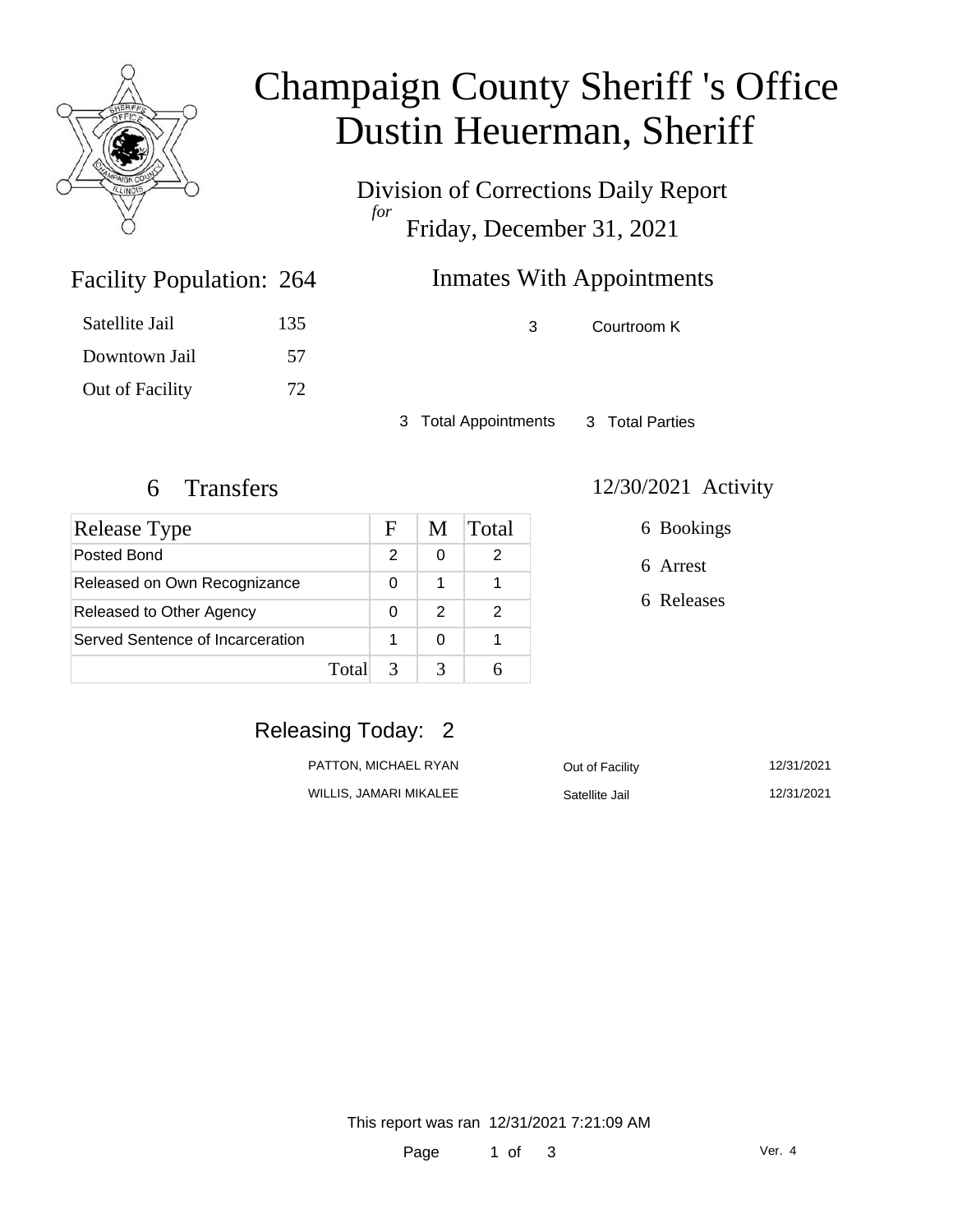

# Champaign County Sheriff 's Office Dustin Heuerman, Sheriff

Division of Corrections Daily Report *for* Friday, December 31, 2021

#### Custody Status Count

- Electronic Home Dentention 13
	- Felony Arraignment 2
	- Felony Pre-Sentence 6
		- Felony Pre-Trial 207
	- Felony Pre-Trial DUI 3
	- Felony Sentenced CCSO 2
	- Felony Sentenced IDOC 17
		- Hold Other 2
	- Misdemeanor Arraignment 2
		- Misdemeanor Other 1
		- Misdemeanor Pre-Trial 2
- Misdemeanor Sentenced CCSO 3
	- Petition to Revoke 1
	- Remanded to DHS 2
	- Traffic Sentenced CCSO 1
		- Total 264

This report was ran 12/31/2021 7:21:09 AM